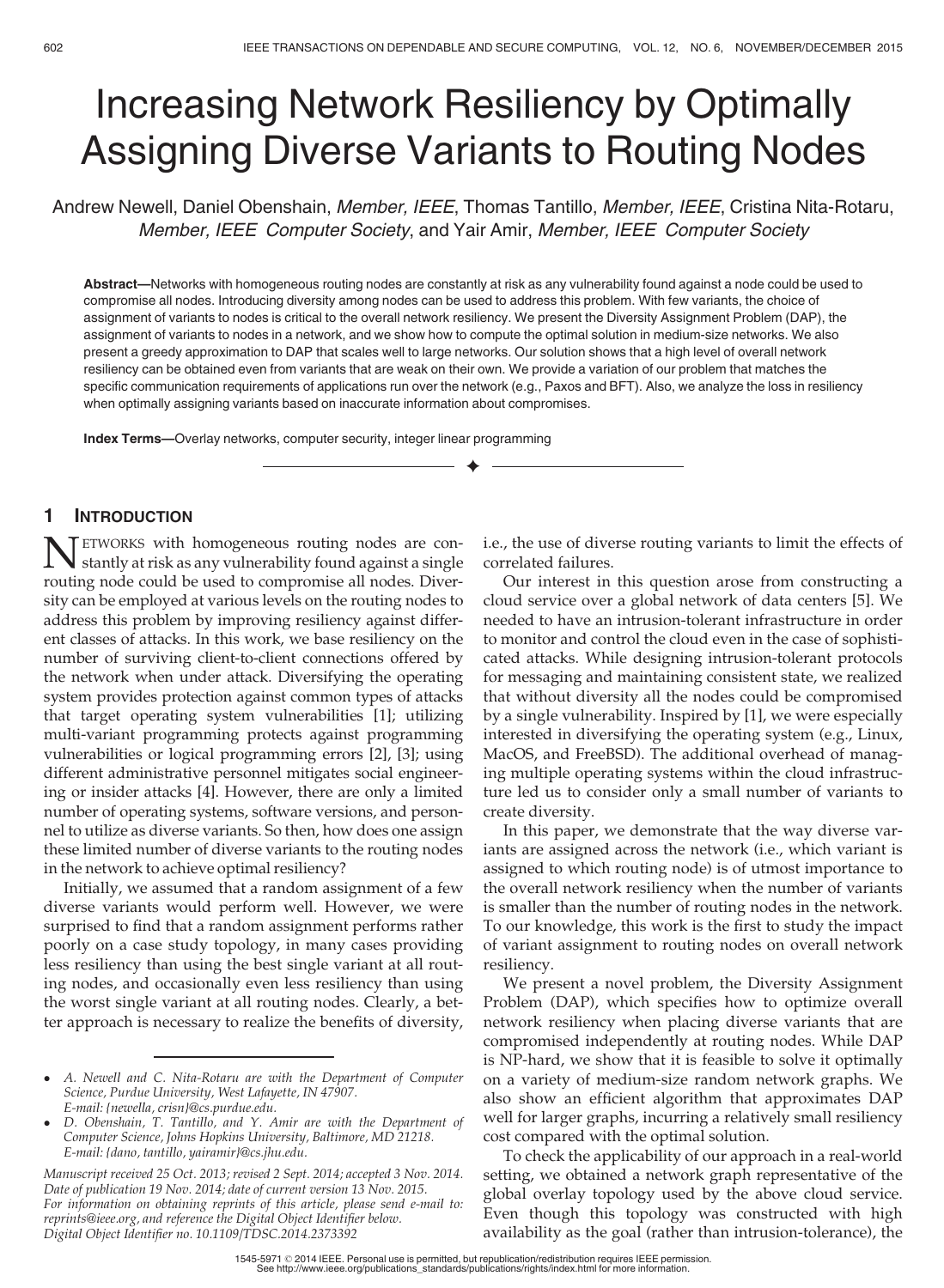optimal variant assignment solution to the DAP ensures a system resiliency that is significantly higher than the resiliency achieved by any of the individual variants.

We initially choose an application agnostic metric for network resiliency that captures the expected client-to-client connectivity between all pairs. We investigate the advantages of considering the specific resiliency needs defined by the nature of a distributed application running at the clients. Specifically, we show how to find the optimal assignment for the underlying network supporting either the Paxos [6] or Byzantine Fault-Tolerant (BFT) [7] protocols. When applied to the mentioned global topology, we found that an assignment that is tailored to these application requirements can provide higher resiliency than an assignment that focuses on general network resiliency obtained by maximizing the expected client-to-client connectivity.

Our assignments are based on assumptions of accurate information about compromise probabilities of variants. Having inaccurate information results in a different assignment which can impact the resiliency of the system and the confidence of the network operator in the resulted assignment. We analyze and measure in a realistic scenario these two types of errors resulting from inaccurate information to understand the impact of inaccuracies in compromise probabilities on assignment resilience and network operator confidence. Our results show that small inaccuracies in information only result in minor errors in assignment and confidence.

The contributions of this paper are as follows:

- We introduce the Diversity Assignment Problem. DAP describes how to assign diversity to routing nodes in order to maximize the probability of each client pair being connected.
- We formulate the DAP using mixed integer programming (MIP) [8] and find the optimal solution on random graphs constructed in a manner reminiscent of real overlay topologies. To support larger graphs, we extend this formulation to a fast greedy approximation and demonstrate results that are relatively close to the optimal solution in such larger graphs.
- We extend our approach to optimize network resiliency for a given application's demands, rather than for overall expected client-to-client connectivity, to maximize system resiliency.
- We analyze the loss in resiliency when optimally assigning variants based on inaccurate information about compromises.

This paper expands on an initial work first published in [9]. We add the three major components in this version. First, we demonstrate why random assignments are poor on our case study topology in Section 3.4. Second, we provide an alternative motivating experiment based on Paxos for our assignment that optimizes connected components in Section 5.3. Finally, we show the effects of inaccuracies in compromise information in Section 6. For space considerations we could not include all experiments that we performed after publishing the conference version. The interested reader can find further new material on additional examples of connected component optimization and a weighted traffic version of the problem in our accompanying technical report [10].

The rest of the paper is organized as follows. Section 2 describes our network and attacker models. Section 3 presents the general DAP along with an optimal solution. Section 4 describes and evaluates a greedy approximation algorithm to solve DAP in larger topologies. Section 5 shows the increased advantage of performing diversity assignment with client application knowledge. Section 6 analyzes how inaccurate compromise information affects assignment. Section 7 lists work related to ours. Section 8 concludes this work.

# 2 MODEL

We describe the model of the network and attacker which we consider in this work. These models are quite general as our approaches can be applied in various networking contexts with various of diversity techniques. Our motivation started with a scenario of cloud services being provided over a global network of datacenters while diversifying operating systems for improved resilience, but we noticed that the core problem is general to any network.

#### 2.1 Network Model

We assume a network topology of routing nodes that provide communication to clients. We assume no control over the structure of the network topology as this is fixed based on the constraints of the networking context. In an overlay routing context, network links impose overhead to continuously monitor their latency and loss characteristics, thus the degree at each node must be limited while ensuring the entire network is still well connected. Alternatively, in a wireless context, network links are limited by the physical broadcast range of each node. We assume that we have a set of diverse variants and we can configure each routing node with a single variant. Our network goals are to maximize the number of client connections or an application-specific communication requirement of the clients.

#### 2.2 Attacker Model

We assume that there is no way to configure a routing node that meets our network needs while being completely invulnerable to attacker attempts of compromise. Thus, we adopt a probabilistic attacker model where each variant is compromised with some probability. We capture the benefit of diversity by assuming any pair of variants are compromised independently. We assign a probability that an attacker is able to both find a vulnerability and create a successful exploit against a variant within a given time period, and then any routing node in the network with this variant will become compromised. As our probabilities are with respect to a certain time frame, a full long-term system would need mechanisms to detect and recover compromised variants. We consider such mechanisms as outside the scope of this work. Our probabilistic model of compromise offers a useful way to reason about an attacker's capabilities and measures a network's resilience. Even in realistic scenarios where an attacker is not modeled well probabilistically, we are still raising the bar for the attacker to ensure the attacker must find vulnerabilities and create exploits for different variants of routing nodes.

We assume a byzantine tolerant routing protocol is used for routing to ensure that communication can occur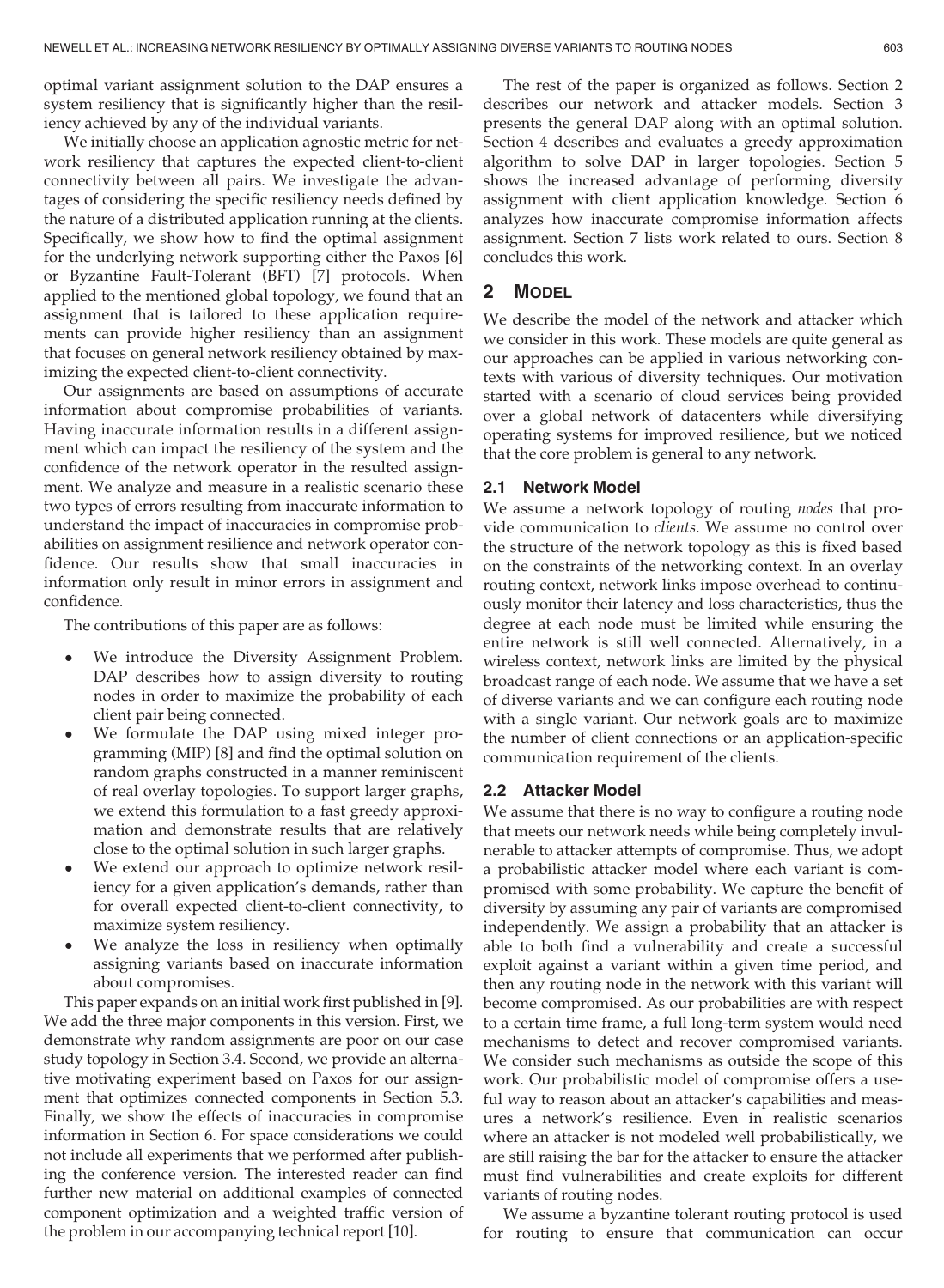

Fig. 1. Example of two assignments on the same topology where routing nodes are circles and clients are squares. We show two possibilities for diversity assignment to nodes where the two variants are red which has a 0.1 probability of being compromised and blue which has a 0.15 probability of compromise. (a) Diversity assignment with 0.838 expected client connectivity. Notice that only one client pair is connected if either red or blue is compromised. (b) Superior diversity assignment that has 0.957 expected client connectivity. Notice that three client pairs are connected if blue is compromised and two client pairs are connected if red is compromised.

between two clients as long as an honest path of routing nodes exists [11], [12].

## 3 DIVERSITY ASSIGNMENT

In this section we present the Diversity Assignment Problem. DAP describes how to assign variants to routing nodes in order to maximize the probability of each client pair being connected. We then describe existing mixed integer programming techniques and how these can be used to solve DAP. Lastly, we show the effectiveness of this technique on a realistic case study topology when compared with randomly assigning diversity.

#### 3.1 Diversity Assignment Problem

We consider a network consisting of a set of nodes  $N$  and a set of clients M. A set of connections are defined among these nodes, so we can represent a network as a graph such as the one in Fig. 1. Each routing node is assigned a variant from the set of variants *V*, so there are  $|V|^{(N)}$  possible assign-<br>ments. We denote an assignment of one variant for each ments. We denote an assignment of one variant for each node as A. Note that  $|V| < |N|$ . Each variant  $v_k \in V$  is associated with a compromise event  $e_k$  in the set of all compromise events E, so  $|E| = |V|$ . The probability of  $e_k$  occurring is  $P(e_k)$ . These events of compromise are independent,<sup>1</sup> so for any two compromise events  $e_{k'}$  and  $e_{k''}$  the following holds  $P(e_{k'} \cap e_{k''}) = P(e_{k'}) * P(e_{k''}).$ 

We measure the goodness of an assignment of variants with the metric expected client connectivity (ECC). This metric is the expected value of the proportion of client pairs that are connected. To compute this value we consider the set of all possible combinations of compromise events  $C$  where  $|C| = 2^{|E|}$  (*C* is the powerset [13] of *E*). An element  $c \in C$  is a subset of the compromise events,  $E$ , and corresponds to those compromise events occurring while any other compromise events do not occur. We can compute the proportion of clients connected given that those variants are compromised. We consider two clients to be connected if a path of non-compromised nodes exists between them.

Our goal is to maximize the expected client connectivity of a graph by strategically assigning variants. We call this problem the Diversity Assignment Problem.

Definition 1. We define the Diversity Assignment Problem as finding the assignment of variants to nodes which maximizes the expected client connectivity. First, for a given assignment A and set of compromised variant events  $c \in C$ , we define a connectivity function  $f_{A,c}(a, b)$  between two clients a and b as:

$$
f_{A,c}(a,b) = \begin{cases} \binom{|M|}{2}^{-1} & \text{if clients } a \text{ and } b \text{ are connected} \\ & \text{by a set of non-compromised nodes,} \\ 0 & \text{otherwise.} \end{cases}
$$

Then, the expected client connectivity is:

$$
E\left[\sum_{\{a,b\in M:a  
= 
$$
\sum_{c\in C} \left(\prod_{e_k\in c} P(e_k) \prod_{e_k\notin c} (1 - P(e_k))\right)
$$
  

$$
\ast \sum_{\{a,b\in M:a
$$
$$

The Diversity Assignment Problem is:

$$
\underset{A}{\operatorname{argmax}}\left(E\left[\sum_{\{a,b\in M:a
$$

## Theorem 1. The Diversity Assignment Problem is NP-hard with two or more variants (proof available in [10]).

We illustrate the meaning of DAP in Fig. 1 with an example topology graph. Figs. 1a and 1b show two ways to assign variants in this graph. Fig. 1b is the superior assignment as more client pairs are connected given that a single variant is compromised. The superiority of this assignment is also reflected by the expected client connectivity values.

#### 3.2 MIP Approach to DAP

Despite DAP being NP-hard, many real-world network topologies are of limited size, so finding the optimal solution is of practical interest. To find the optimal solution, we chose to formulate the problem as a MIP and utilize an existing commercial solver, CPLEX [14]. A MIP is a linear program with the addition of integer constraints. The important implication of these integer constraints is that a MIP is not solvable in polynomial time (while a linear program can be), but these integer constraints allow for formulations of many difficult combinatorial problems. Problems from other domains have also resorted to MIP to find optimal solutions to practical problems in the area of operations research [15], [16], [17]. MIP formulations are good for problems where the optimal is desired and no efficient algorithm is known as many MIP solvers [14], [18], [19] employ a variety of techniques to avoid exhaustively searching the entire space of feasible solutions.

<sup>1.</sup> We make an assumption of independence among compromise events as it simplifies the presentation of the fundamental ideas in this work. We provide an analysis of what occurs when compromise events are not highly positively correlated in Section 6.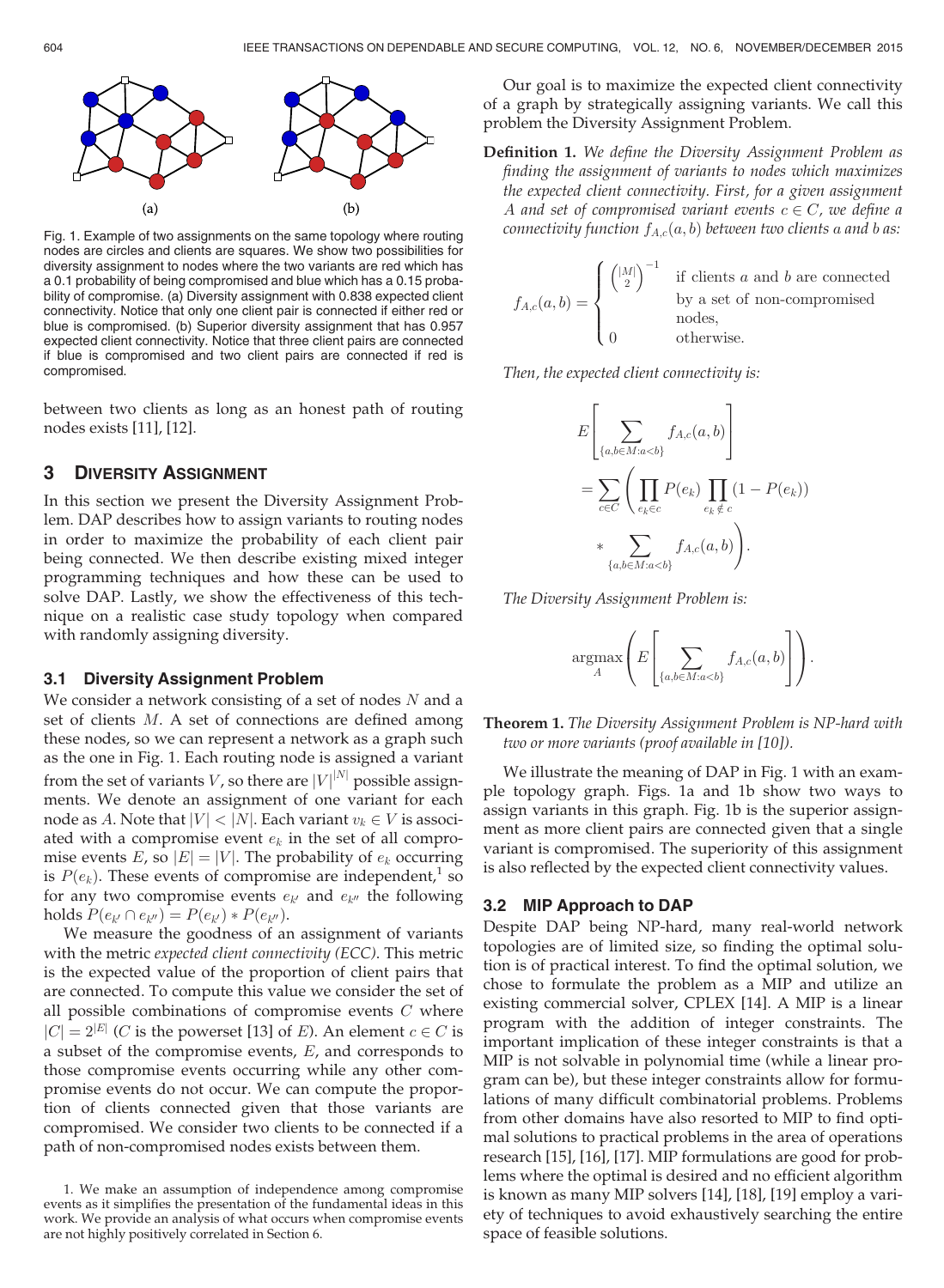TABLE 1 Notation

|               | Symbol Description                                                                                                                                                                                                                                                           |
|---------------|------------------------------------------------------------------------------------------------------------------------------------------------------------------------------------------------------------------------------------------------------------------------------|
| N             | Set of routing nodes. As our notation, these are $x, y, z$ ,<br>etc. Depicted by circles in figures.                                                                                                                                                                         |
| М             | Set of client nodes. As our notation, these are a, b, etc.<br>Depicted by squares in figures.                                                                                                                                                                                |
| V             | Set of variants. Depicted by colors of circles in figures.                                                                                                                                                                                                                   |
| E             | Set of all compromise events. We index elements<br>of $E$ and $V$ by $k$ as their elements are related such<br>that each $e_k$ corresponds to the compromise event<br>of the variant $v_k$ .                                                                                 |
| C             | Set of all possible compromise event sets, so $ C  = 2^{ E }$ .<br>Each element $c \in C$ is a set of compromise events<br>$(e \in E)$ that are compromised.                                                                                                                 |
| $w_{i,j}$     | Constants designating that edge $\{i,j\}$ exists. $i$ and $j$ can<br>be either routing nodes or client nodes. Note that<br>clients should not connect directly to other clients, so<br>$i, j \in M \Rightarrow w_{i,j} = 0$ . Depicted by lines between nodes<br>in figures. |
| $f_{c,a,i,j}$ | Measures the amount of flow that starts at client node<br>$a$ and travels on edge $\{i,j\}$ in compromise event set<br><i>c. i</i> and <i>j</i> can be either routing nodes or client nodes.<br>Also, $c \in C$ . This must be a non-negative value.                         |
| $s_{v,x}$     | The variant assignment of routing node x. $s_{v,x}$ is 1 if x<br>is variant $v$ and 0 otherwise.                                                                                                                                                                             |

Our MIP formulation is set up as a collection of flow problems. We formulate a flow problem for every combination of source client and compromise scenario. Each flow problem aims to send as much flow from a source client to destination clients as possible. The constraints on a flow for a given source client and compromise scenario ensure that: (1) flow in and out of a router are equivalent, (2) source client accepts zero flow, (3) destination clients accept at most one unit of flow, and (4) no flow travels through a compromised router. Thus, maximizing the sum of flow out of a source client will result in a count of the number of connected clients, and this count is weighted by probabilities corresponding to the given compromise scenario. No flow is allowed through routers assigned a compromised variant for a particular compromise scenario. Variant assignment is given by integer variables to ensure each router is assigned exactly one variant. These variables must be integer to ensure a router is of a single variant type.

Table 1 describes each symbol that we use in our MIP formulation. We present the objective function (Equation (1)) followed by each constraint (Equations (2)-(10)).

DAP objective:

$$
\max_{s,f} \frac{1}{2} * \binom{|M|}{2}^{-1} * \sum_{c \in C, a \in M, x \in N} \left( \prod_{e_i \in c} P(e_i) \prod_{e_i \notin c} 1 - P(e_i) \right) f_{c,a,a,x}.
$$
\n(1)

We maximize the expected client connectivity of the graph, over all compromise events. The first term  $\left(\frac{1}{2} * \binom{|\mathcal{M}|}{2}\right)$  ensures that the result will be out of 1 rather than out of the ensures that the result will be out of  $1$ , rather than out  $\delta f$  the number of possible connections between clients. The two products ensure that each possible compromise event is weighted by the probability that it happens. The  $f$  term is a

measure of how much flow the given client  $a$  can push out onto the network (specifically,  $f_{c,a,i,j}$  measures the amount of flow that started at source client  $a$  that travels on edge  ${i,j}$  in compromise case *c*). Because of all the constraints below, this is exactly a measure of how many other clients  $a$ can connect to.

Variant constraints (I):

$$
s_{v_i,x} = \{0,1\}, \ v_i \in V, \ x \in N. \tag{2}
$$

Routing nodes must be either entirely of a variant or entirely not of that variant. Fractional assignments are not allowed.

Variant constraints (II):

$$
\sum_{v_i \in V} s_{v_i, x} = 1, \ x \in N.
$$
 (3)

Routing nodes must be exactly one variant.

Node flow constraints:

$$
\sum_{i \in N \cup (M - \{a\})} f_{c,a,x,i} - \sum_{i \in N \cup \{a\}} f_{c,a,i,x} = 0, c \in C, a \in M, x \in N.
$$
\n(4)

The flow (originating at source client node a) entering routing node  $x$  must equal the flow (originating at source client node  $a$ ) exiting routing node  $x$ . This is enforced for each of the  $|M|$  clients and for each of the  $|N|$  nodes, separately. In other words, flow cannot get stuck in the middle of the network; it has to end at client nodes.

Client flow constraints (I):

$$
\sum_{x \in N} f_{c,a,x,b} \le 1, \ c \in C, \ a,b \in M, \ a \ne b.
$$
 (5)

A client cannot accept more than one unit of flow from another client. This is so that we can count the total flow out of the source client to get the number of connected clients. Despite this constraint being  $\leq 1$ , it can only take a value of 0 or 1 due to the other constraints and the objective. For the CPLEX solver [14], it is more efficient to enforce fewer integer constraints whenever possible.

Client flow constraints (II):

$$
f_{c,a,x,a} = 0, \ c \in C, \ a \in M, \ x \in N. \tag{6}
$$

Traffic cannot start and end at the same client. In other words, a client cannot send to itself. Note that  $\{x, a\}$  is any incoming edge into a.

Client flow constraints (III):

$$
f_{c,a,b,x} = 0, \ c \in C, \ a,b \in M, \ x \in N, \ a \neq b. \tag{7}
$$

A destination client cannot send out flow. So, flow cannot use a client to reach other clients.

Topology constraints:

$$
f_{c,a,i,j} \le (|M|-1) * w_{i,j}, \ c \in C, \ a \in M, \ i,j \in (N \cup M). \tag{8}
$$

Any pair of nodes with no edge between them (i.e.,  $w_{i,j} = 0$ ) cannot have any flow directly between them. It also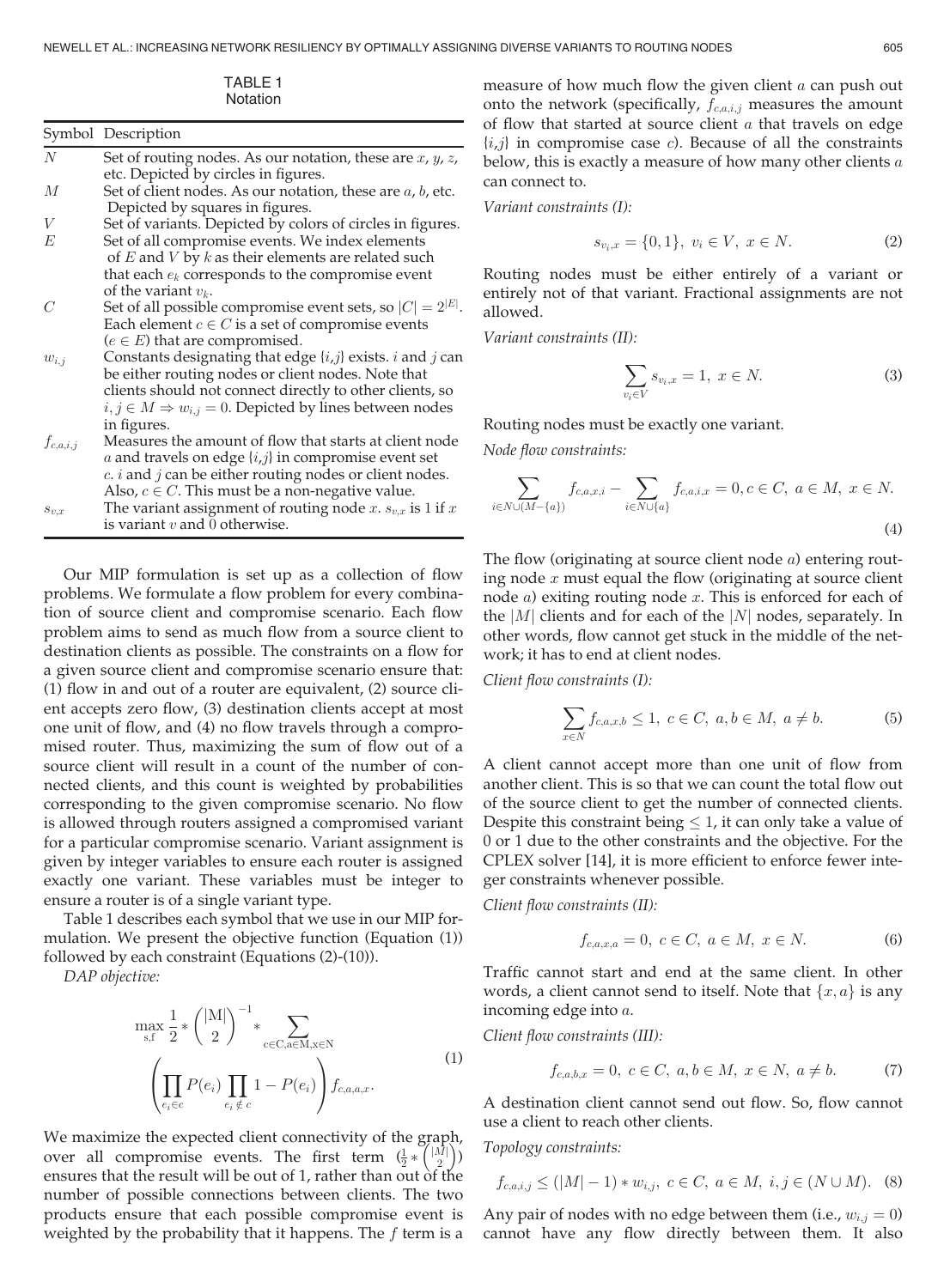

Fig. 2. Optimal assignments on case study topology: (a) one variant assignment achieves 0.9 expected client connectivity, (b) two variants assignment achieves 0.985 expected client connectivity, (c) three variants assignment achieves 0.997 expected client connectivity.

underlines the fact that up to  $|M| - 1$  units of flow originating at the same client can share the same edge.

Variant flow constraints (I):

$$
f_{c,a,x,i} \le (|M|-1) * \min_{e_i \in C} (1 - s_{v_i,x}),
$$
  
\n
$$
c \in C, \ a \in M, \ x \in N, \ i \in N \cup M.
$$
\n(9)

The amount of flow out of a routing node must be 0 if that node is compromised. It also underlines the fact that no edge can carry more than  $|M| - 1$  units of flow from any source client node a.

Variant flow constraints (II):

$$
f_{c,a,i,x} \le (|M|-1) * \min_{e_i \in c} (1 - s_{v_i,x}),
$$
  
\n
$$
c \in C, \ a \in M, \ i \in N \cup M, \ x \in N.
$$
\n(10)

The amount of flow into a node must be 0 if that node is compromised. It also underlines the fact that no edge can carry more than  $|M| - 1$  units of flow from any source client node a.

## 3.3 DAP on the Case Study Topology

We investigate the benefit of optimal diversity assignment on a realistic overlay network topology. Then, various assignments of diversity are shown on the case study topology with their corresponding expected client connectivity. We show assignments for DAP with increasing number of variants being used, and we investigate random assignments as a comparison with the optimal solution.

For a case study topology, we took a connectivity graph from a cloud network provider [5]. The nodes of the graph represent data centers located around the globe. Each node is assigned a single variant which means that the overlay routing element at that data center will utilize the selected variant. The edges of the graph represent overlay connectivity used on that cloud to connect the different data centers. This connectivity is provided by a number of Internet Service Providers at each data center. The clients in the graph represent either clients external to the cloud or infrastructure components of the cloud. Each client has multiple connections to the cloud to avoid a single point of failure. In this example, we use three connections as that level of connectivity was quite prevalent in that network. This connectivity graph was designed with resiliency in mind, and without any consideration for diversity.

We assume some hypothetical scenario with three diverse variants represented by red, blue, and green having a 0.1, 0.15, and 0.2 probability of being compromised over some arbitrary period of time, respectively. Note that this example, while simplistic, provides an interesting insight into the benefits and risks of diversity.<sup>2</sup>

Fig. 2a shows the optimal solution when only a single variant can be used. All the nodes are assigned with the least vulnerable variant. This corresponds to the situation where no diversity is used. The resulting network achieves an expected client connectivity of 0.9.

Fig. 2b shows the optimal solution when two variants can be used. Each node is assigned with either of the two least vulnerable variants. The resulting network achieves an expected client connectivity of 0.985. Note that this is better than either variant by itself.

Fig. 2c shows the optimal solution when three variants can be used. The resulting network achieves an expected client connectivity of 0.997. Notice that the optimal solution finds an assignment where any single variant is capable of connecting all clients. By adding a third, more vulnerable variant actually makes the system significantly more resilient.

As stated before, in this example, each client is connected to three routing nodes. If clients do not have at least three potential entry points into the network, then the availability of the connection is limited by the variants of the routing nodes that they are connected to. For example, if each client only connects to a single routing node, that connection would fail if either of the entry-point routing nodes is compromised. This is much more likely to occur than if there are three such entry-point routing nodes for each client, requiring at least three routing nodes to be compromised to cut the connection.

In this example, including variants that have a higher but independent probability of being compromised improves the overall system resiliency. This may be counterintuitive, as adding weaker components to a system usually makes it weaker, not stronger. The independence of the different variants and the overall robustness of the network mean that adding additional, more vulnerable variants makes a system more resilient.

As discussed earlier, random assignment could be used instead of the optimal MIP approach. One might expect this approach to do well, since randomness often helps in

<sup>2.</sup> The purpose of these values is to give preference to one variant over another and to quantify an estimate of the system resiliency with diversity. While we select numbers to illustrate the main concepts, the resulting assignment would not be significantly different if other values were selected.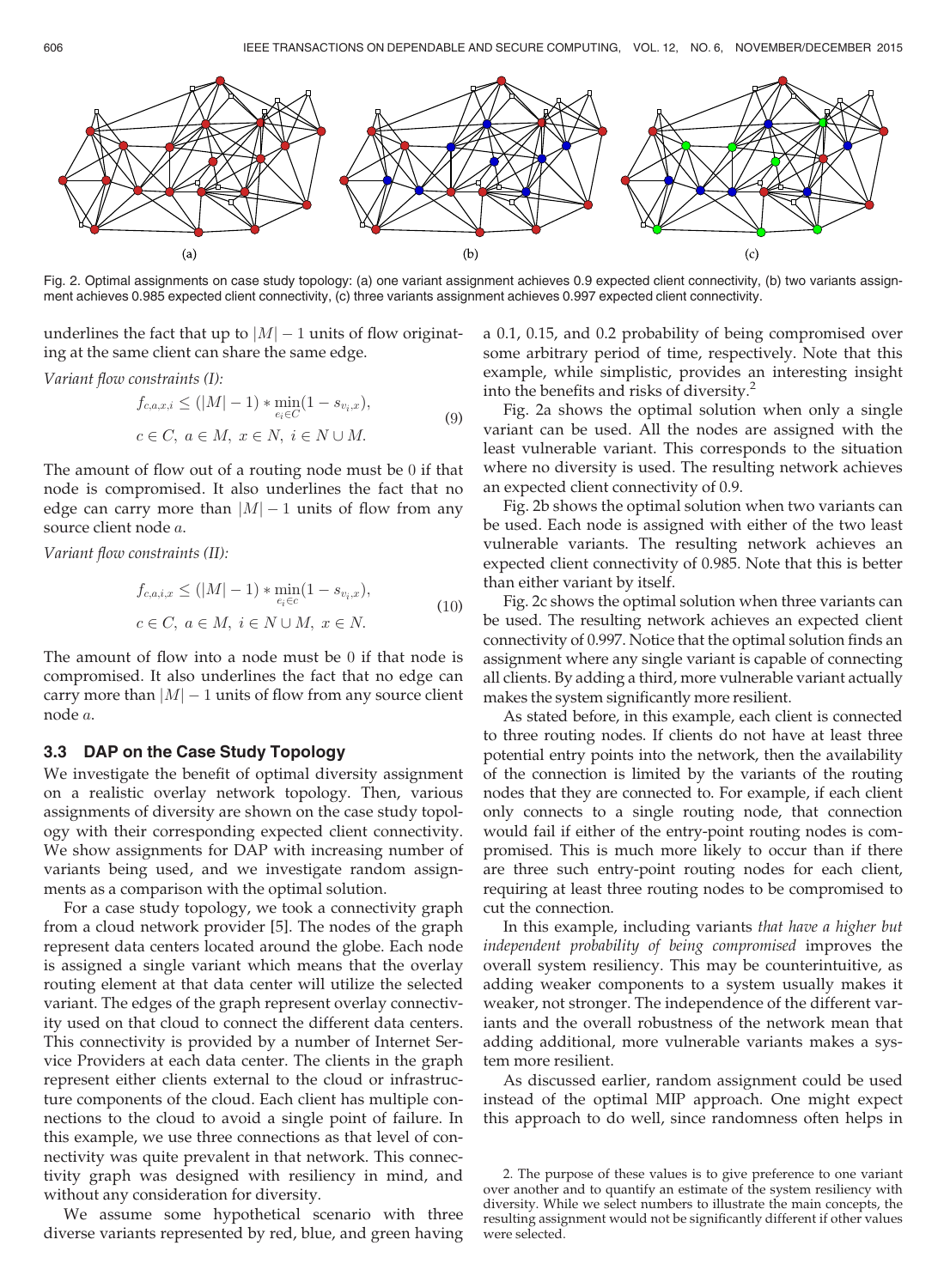

Fig. 3. Random and greedy assignments on case study topology: (a) histogram of expected client connectivity of 100,000 random assignments with vertical lines displaying the lower and upper bounds, (b) random assignment achieving 0.881 expected client connectivity, and (c) greedy assignment achieving 0.992 expected client connectivity.

adding diversity to systems. However, this does not necessarily lead to a good result. An example graph can be seen in Fig. 3b. This graph achieves an expected client connectivity of only 0.811, much worse than any of the other three graphs. In fact, it barely outperforms the worst of the three variants. This example graph comes from the bottom 1 percent of possible assignments and is given as an example of what could occur if the diversity assignment is not considered carefully.

Fig. 3a is a histogram created with data from 100,000 random assignments on the case study topology. For this data set, the minimum and maximum are 0.751 and 0.988 respectively. The mean is 0.931 and the median is 0.937. As can be seen, most of the random assignments perform better than if the best variant is used by itself  $(0.937 > 0.9)$ . However, very few of the random assignments come close to performing as well as the optimal assignment found by MIP.

The optimal solution of 0.997 expected client connectivity exists while the best random solution out of the 100,000 random assignment shown in Fig. 3a was 0.988 expected client connectivity. Thus, even the best random solution out of numerous trials does not achieve the optimal solution. We define expected client disconnectivity to be the expected probability that communication between a client pair is broken, and this value is equivalent to (expected client disconnectivity)  $= 1 -$  (expected client connectivity). In terms of expected client disconnectivity the best random solution is 0.012 while the optimal solution is 0.003, so a client-to-client connection is broken four times less often with the optimal assignment.

Interestingly, the difference between what the optimal solution provides and the probability that at least one of the variants is non-compromised provides a metric for the quality of the connectivity resiliency of the graph. $\ddagger^3$  Ideally, we would want this distance to be zero, as in Figs. 2b and 2c of would want this distance to be zero, as in Figs. 2b and 2c of the provided example.

## 3.4 Near-Optimal Assignments on Case Study Topology

We aim to further understand why it is difficult to find an optimal solution, given that such an optimal solution is several factors better than random assignments from the perspective of the expected client disconnectivity. We compute the set of all assignments near the optimal solution in terms of expected client disconnectivity. The number of assignments found compared to the size of the search space further supports our claim that random assignments are typically much worse than the optimal assignment. Thus, techniques to search for optimal assignments (like the ones we propose in this work) are important for any network aiming to achieve high resilience through diversity.

We search for solutions within a *disconnectivity factor* of the optimal solution. This value is computed from a given expected client disconnectivity as follows (disconnectivity  $factor) = (expected client discontinuity)/(OPT)$  where OPT is the optimal expected client disconnectivity. Intuitively, a disconnectivity factor of two for an assignment implies that clients on average are disconnected twice as much as the optimal assignment.

Exhaustive search of the entire search space is prohibitively expensive for the three variant case, and we could not use this strategy to find all near-optimal solutions. However, we were able to find all solutions within a factor of optimal by leveraging advanced features of MIP solvers. After finding an optimal solution, the solver can be set to continue searching for solutions. The solver avoids exhaustively searching the entire space by eliminating large portions of the search space through its branch and bound techniques. Given that the number of solutions found is small, this procedure is quite efficient.

Fig. 4 shows the number of solutions within a small factor of the optimal solution for the three variant scenario (note the log-scale of the y-axis). We show the proportion of the search space that these solutions represent on the right y-axis. The proportion of the search space indicates the probability that a random assignment has of



Fig. 4. Number of solutions within a given disconnectivity factor bound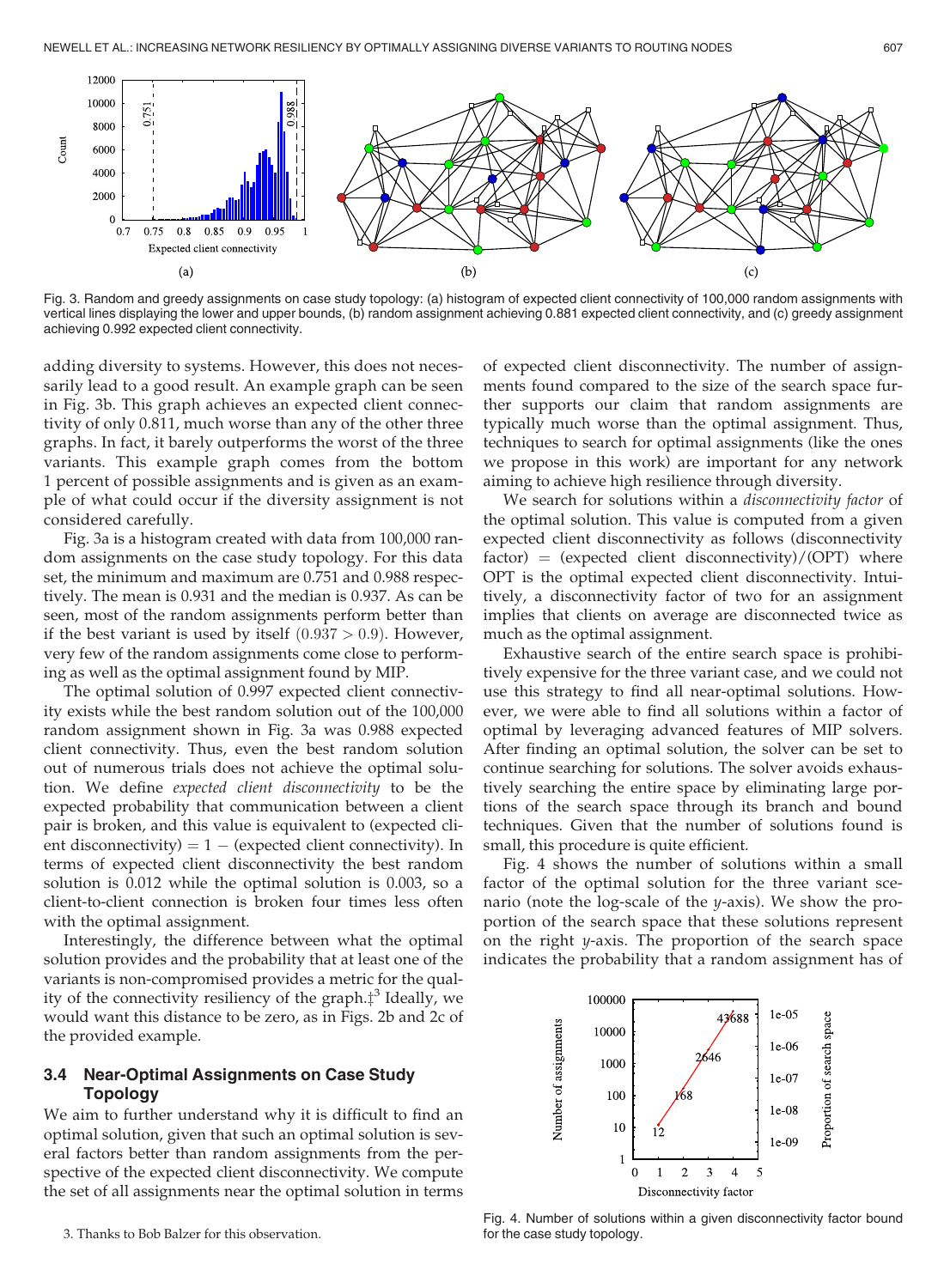achieving an assignment within a small factor of the optimal solution. Thus, a random assignment has a probability of  $3 * 10^{-9}$  to achieve optimal, so that would require on the order of a billion topologies to be assigned and evaluated to find an optimal solution. The visually linear trend in this figure implies an exponential trend in the data due to the logscale of the  $y$ -axis. Thus, the number of solutions within a factor of optimal decreases exponentially with respected to decreasing factor, and this implies searching exponentially more assignments to expect to find such a solution.

## 4 SCALING DIVERSITY ASSIGNMENT

DAP is not tractable for large topologies since DAP is NPhard (see Theorem 1). To scale to larger topologies, we sacrifice optimality in order to ensure the algorithm completes within a polynomially-bounded time. In this section we present the Approximate DAP (A-DAP), a greedy approach to A-DAP, an example on the case study topology, and an evaluation on random topologies.

#### 4.1 Approximate DAP

A-DAP is similar to DAP, but A-DAP does not require that the problem be solved optimally. By relaxing this condition, we aim to find algorithms that run in polynomial time which are able to find large values of expected client connectivity. We do not formally define any restrictions on the goodness of the approximations as it is an open problem of whether a reasonable bound can be placed on the expected client connectivity achieved by a deterministic polynomial time algorithm. Instead, we used random topologies to validate the goodness of expected client connectivities achieved by a greedy approach to A-DAP when compared with the optimal.

#### 4.2 Greedy Approach to A-DAP

Our greedy approach incrementally assigns nodes to variants. At each incremental assignment, the algorithm considers several candidate assignments and selects the one which provides the best immediate results. For a candidate set of incremental assignments we consider sets of nodes which can connect a client pair by a variant, so we consider at most  $\binom{|M|}{2}$  \* |V| candidate variant assignments. For a given client pair  $a$  and  $b$  and variant  $i$ , we compute the minimal number of unassigned nodes which must be assigned  $i$ to connect  $a$  and  $b$  by nodes assigned  $i$ . After this computation we have two values: the increase in expected client connectivity  $\alpha$  and the number of newly assigned nodes  $\beta$ .

Given a set of candidate assignments that each have an  $\alpha$ and  $\beta$  value, we select the one which maximizes  $\frac{\alpha}{\beta}$ . It is obvious why we want to find large  $\alpha$  values, but it is equally important to ensure the  $\beta$  value is small as well. Smaller values of  $\beta$  allow for more nodes to remain unassigned and to be used to connect more client pairs by other variants in future assignments. This approach is analogous to the greedy choice in bin packing, as we select items with the highest payoff versus weight ratio to ensure that items are selected that increase overall payoff while allowing for more items to be picked in the future. Note, that  $\beta = 0$  is a trivial case where the candidate is simply removed from consideration as the client pair is already connected via the considered variant. We provide more details, including pseudo-code, in the technical report version of this work [10].

## 4.3 A-DAP on the Case Study Topology

We consider the same scenario as in Section 3.3 with three variants. Fig. 3c shows the assignment found by our greedy solution which achieves 0.992 expected client connectivity. Notice that all clients are connected via just the blue or green variants. However, two clients remain disconnected from the rest if only the red variant is uncompromised. The optimal solution found with the MIP formulation finds an assignment which connects all clients as long as any single variant is uncompromised. This loss of expected client connectivity is due to the greedy algorithm making choices in the early steps of the algorithm to connect clients via blue and green variants (the more resilient variants) which leaves fewer choices to connect clients via the red variants. The greedy approach for the A-DAP took 0.38 seconds to complete while the MIP approach for the DAP took 396.13 seconds to complete. With far less computational requirements, the greedy algorithm does outperform the best of the 100,000 random assignments (0.988 client connectivity) and comes close to the optimal solution.

## 4.4 A-DAP on Random Topologies

We answer the following three questions through simulation.

- 1) How does the goodness of the assignment of the greedy algorithm compare to other algorithms (random assignment and optimal) for the DAP on typical topologies?
- 2) How does the running time of the greedy algorithm for the A-DAP and the MIP approach for the DAP vary with typical topologies created with different parameters?
- 3) What are trends in the expected client connectivity over all the assignment algorithms when varying topology parameters?

Simulation methodology. We use expected client connectivity and running time to evaluate each algorithm. Expected client connectivity is a measure of how well the algorithm performs. Running time is a measure of how quickly the algorithm will terminate with an expected client connectivity.

We generate random topologies for given parameters of number of nodes and density. Density is the average number of neighbors each node has. We place the desired number of nodes and five clients uniformly at random in a twodimensional square. Any client and node within a calculated communication radius have an edge between them (except pairs of clients, which do not have an edge). The communication radius is selected to ensure the desired average density. Topologies constructed in this way are obviously representative of wireless contexts, but they are also quite similar to overlay topologies, because overlay topologies include many short, well-behaved links.

Given topology parameters, we create 100 random topologies and run the optimal, greedy, and random algorithms on these topologies. We average the expected client connectivity and running times obtained for each algorithm over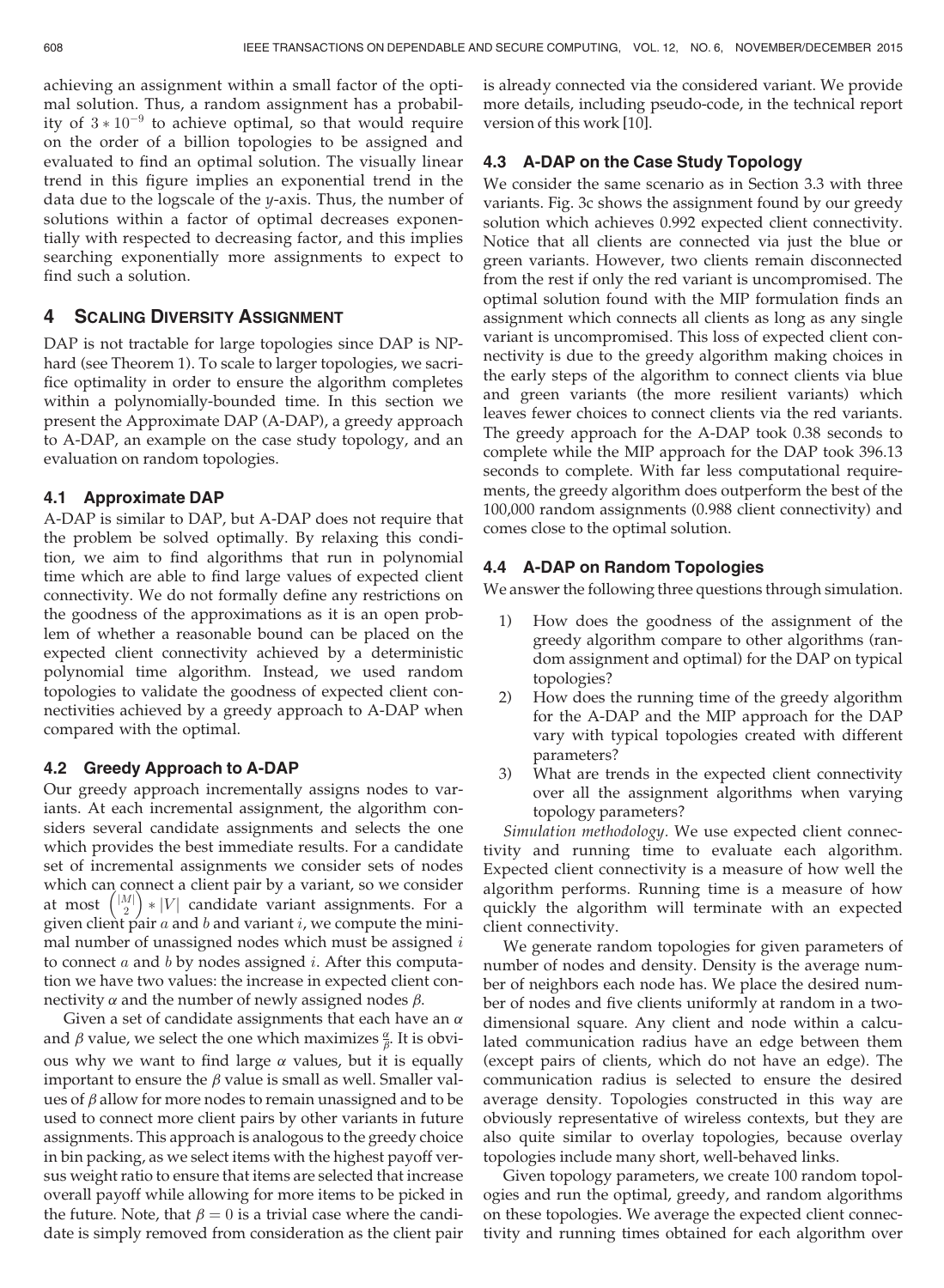

Fig. 5. Experiments for the random, optimal (MIP approach), and greedy algorithms. (a) and (b) show results of random, optimal, and greedy algorithms on random topologies with 25 nodes and varied density. (c) and (d) show the random, optimal, and greedy algorithms on random topologies with six density and varied nodes.

the 100 runs and show 95 percent confidence intervals for those averages. For the running time values of the MIP formulation, it is important to note that we use the software package CPLEX with a quad-core 3.4 Ghz Intel processor which does leverage all cores.

The results are shown in Fig. 5. We describe how they answer each of the initial questions that we proposed.

Question 1. The goodness of an algorithm's assignment is the expected client connectivity. This is upper-bounded by the optimal value (which the MIP approach always achieves). The greedy algorithm outperformed the random assignment and was quite close to the optimal value, independent of varying either density (Fig. 5a) or the number of nodes (Fig. 5c).

Question 2. The running time of the greedy algorithm is on the order of milliseconds, which is barely visible when compared to the running time of the MIP-based approach. Fig. 5b shows the MIP approach running time for varying density values. The running time is low for small density values since most variant assignments result in poor expected client connectivity, allowing the branch-andbound algorithm of CPLEX to avoid searching the majority of variant assignments. The running time is also low for high density values since a dense graph has many possible optimal assignments and the branch-and-bound algorithm can terminate early after finding any of them. Thus, the problem is the most difficult for networks with moderate density values. The running time of both algorithms when varying the size of the network is shown in Fig. 5d. The MIP approach running time grows nearly linearly over these input parameters, but this relationship is potentially exponential according to Theorem 1. The MIP approach running time is still significantly greater than the greedy approach.

For many networking scenarios the running time of the MIP is reasonable, days or weeks. However, as the problem is NP-hard, on much larger topologies, the MIP approach could take years to produce optimal results, making such a technique prohibitive. The greedy algorithm running time increases polynomially with the topology size resulting in acceptable performance on larger topologies.

Question 3. The trend of expected client connectivity is similar among all three algorithms. The expected client connectivity increases as density increases (Fig. 5a), which is expected since more edges allow more possibilities for clients to become connected. The expected client connectivity decreases as the number of nodes increases (Fig. 5c). By keeping the density constant and increasing the number of nodes, the graph becomes less connected and therefore less resilient.

From these results we see that the greedy algorithm outperforms the random algorithm while being quite close to the optimal solution, and the greedy algorithm is far more efficient in terms of running time and is polynomiallybounded while the MIP formulation is not. Hence, on larger topologies where the MIP formulation cannot be computed, the greedy algorithm is a decent substitute. Another interesting result is that the expected client connectivity decreases with more nodes when keeping the density constant. So, the density or node degree must increase to retain high levels of expected client connectivity when the number of nodes increases in the topology.

# 5 DIVERSITY ASSIGNMENT FOR SPECIFIC APPLICATIONS

Certain distributed systems that maintain consistent state pride themselves on their ability to tolerate part of the system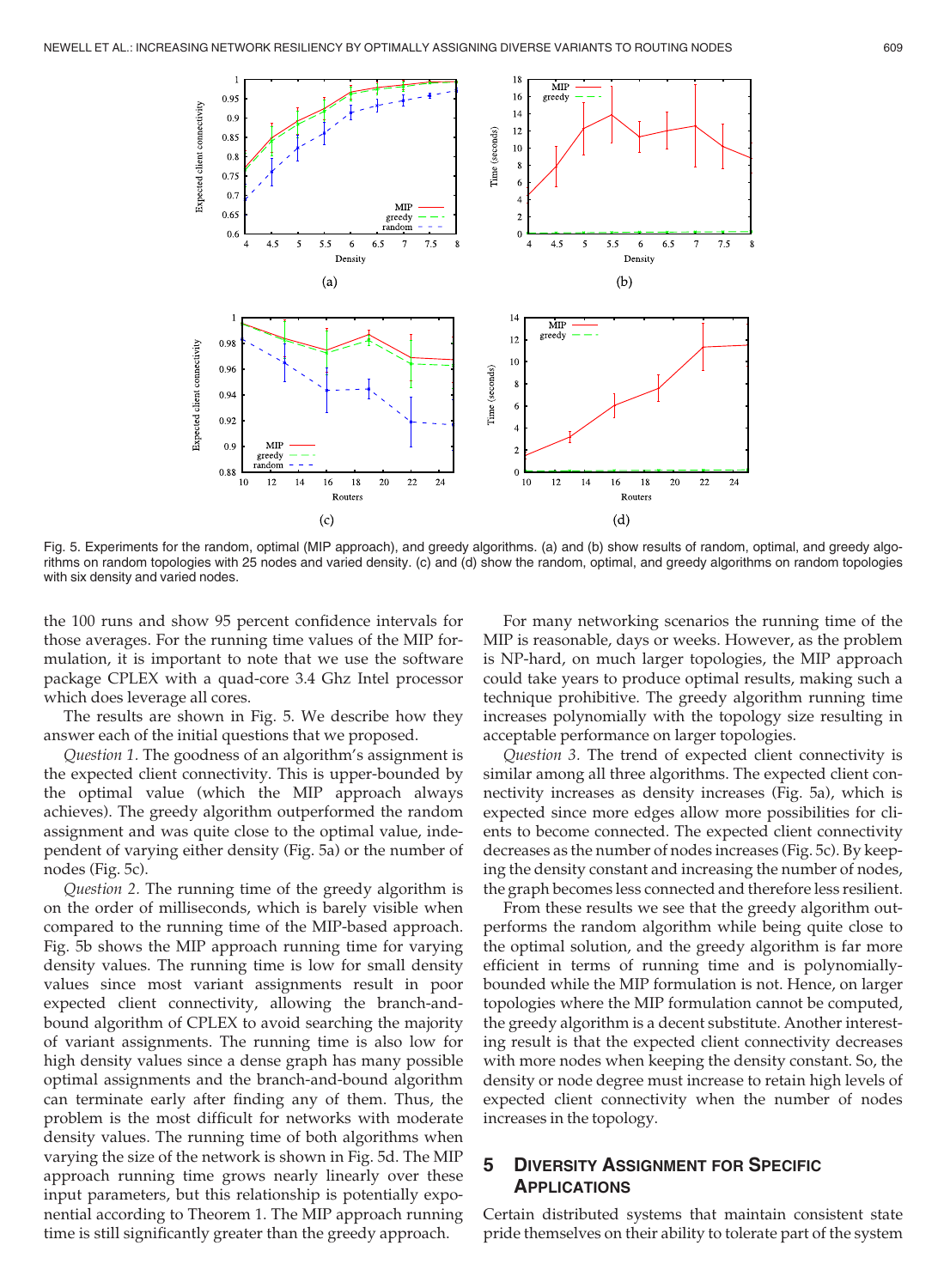failing. State machine replication protocols with this property include Paxos [6], Byzantine Fault Tolerance (BFT) [7], Prime [20], and Aardvark [21], where Prime and Aardvark give additional performance guarantees even while the system is under attack. These protocols explicitly state their assumptions about the proportion of replicas that must be correct for safety and liveness properties to hold. However, an equally important consideration is that a sufficient number of correct replicas must be able to communicate with each other via the underlying network. If we view the state machine replicas as clients of the underlying network, then applying diversity to the network improves the resiliency of the overall system.

We use these state machine replication protocols as an example of how to customize DAP for a specific client application. State machine replication protocols have specific connectivity needs among replicas that must be satisfied to ensure safety and liveness. We show how DAP is customized to better ensure the network meets these requirements, and we show how such customization can be helpful in a realistic scenario. The steps we take here to customize DAP can be followed to create other versions that meet the specific connectivity needs of other distributed systems.

The expected client connectivity from DAP maximizes the expected value of the proportion of client pairs that are connected. This is a reasonable metric for resiliency of many applications, and it could even work well for state machine replication in certain scenarios. However, an approach that takes into account the connectivity requirements of the specific application (in this case, state machine replication) may result in higher overall resiliency. We refine DAP to exactly match the needs of a replicated state machine protocol by maximizing the probability that a specific sized connected component exists among the replicas.

#### 5.1 Connected Component DAP (CC-DAP)

The goal of this algorithm is to optimize the probability that g clients can communicate with each other. The connected component size  $g$  can be derived from the specific state machine replication protocol. We denote this problem as the Connected Component Diversity Assignment Problem with formal details in Definition 2 (we use the notation from Table 1). Unsurprisingly, this problem is also NP-hard as stated in Theorem 2.

Definition 2. The Connected Component Diversity Assignment Problem is to find the assignment of variants to nodes which maximizes the probability of a component of clients being connected. First, we define the random variable  $X_A$  which is the size of the largest connected component of clients given a variant assignment A. This variable is random as it depends on the random events E. Then, the Connected Component Diversity Assignment Problem is:

$$
\underset{A}{\operatorname{argmax}}(P(X_A \ge g)).
$$

Theorem 2. The Connected Component Diversity Assignment Problem is NP-hard with two or more variants (proven in [10]).

#### 5.2 MIP Approach to CC-DAP

For the MIP formulation we keep the constraints in Equations (2)-(10) from Section 3.2, reformulate the objective

function, and add new constraints. Our new objective and constraints include new variables which are used to keep track of which subset of clients are used for a connected component  $\beta_{c,a}$  as well as variables to check if the connected component is large enough  $\alpha_c$ . We describe the purpose of the new objective and each new constraint in detail to show how it captures the CC-DAP problem.

CC-DAP objective:

$$
\max_{s, f, \alpha, \beta} \sum_{c \in C} \left( \prod_{e_i \in c} P(e_i) \prod_{e_i \notin c} 1 - P(e_i) \right) \alpha_c.
$$
 (11)

We maximize the probability that a  $g$ -sized connected component exists, over all compromise events. The two products ensure that each possible compromise event is weighted by the probability that it happens.  $\alpha_c$  is 1 if a connected component of size  $g$  is present under compromise event c and 0 otherwise.

Component constraint (I):

$$
\alpha_c = \{0, 1\}, \ c \in C. \tag{12}
$$

<sup>A</sup> g-sized connected component either exists under compromise event  $c$ , or it does not.

Component constraint (II):

$$
\beta_{c,a} = \{0, 1\}, \ c \in C, \ a \in M. \tag{13}
$$

 $\beta_{c,a}$  is 1 if client a is in the g-sized connected component under compromise event  $c$ , and 0 otherwise.

Component constraint (III):

$$
g = \sum_{a \in M} \beta_{c,a}, \ c \in C. \tag{14}
$$

A valid connected component under compromise event c must be of size g. In any other case, this constraint will not be met. Note, if a larger connected component could exist, this constraint ensures that only  $q$  clients are considered, which is required for other constraints.

Component flow constraint (I):

$$
f_{c,a,x,b} \leq \beta_{c,b}, \ c \in C, \ a,b \in M, \ x \in N, a \neq b. \tag{15}
$$

A client b, in the connected component under compromise event c, cannot accept more than one unit of flow from another client  $a$ . If  $b$  is not in the connected component, it will not accept any flow.

Component flow constraint (II):

$$
f_{c,a,a,x} \le (g-1) * \beta_{c,a}, \ c \in C, \ a \in M, \ x \in N. \tag{16}
$$

A client  $a$ , in the connected component under compromise event c, cannot send more than  $g - 1$  units of flow, enough for every other client in the connected component. If  $a$  is not in the connected component, it will not send any flow.

Component satisfaction constraints:

$$
g * (g - 1) * \alpha_c = \sum_{a \in M, x \in N} f_{c,a,a,x}, \ c \in C.
$$
 (17)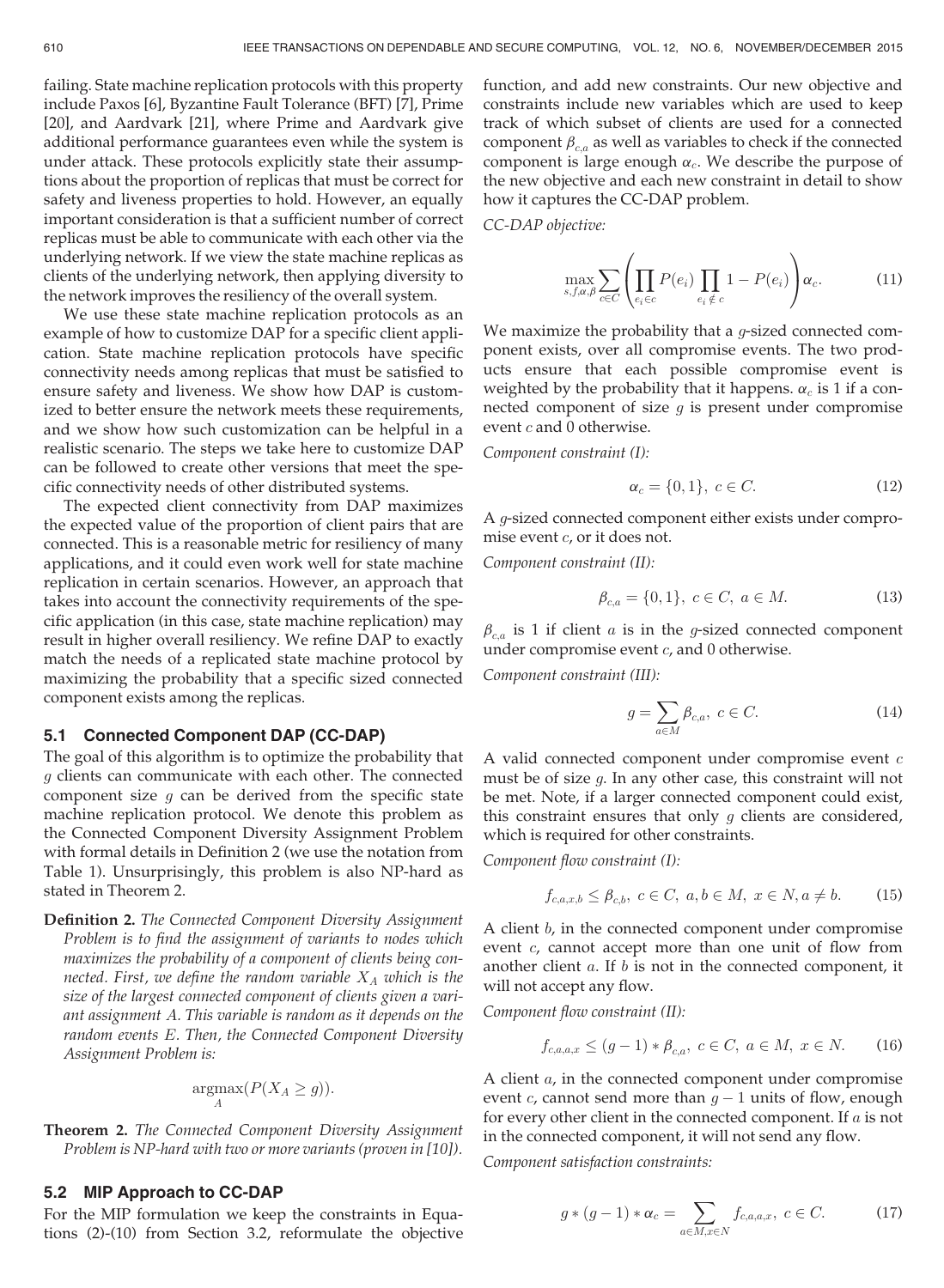

Fig. 6. Assignments illustrating effectiveness of application-specific assignments with CC-DAP: (a) assignment with CC-DAP where Paxos has a probability of 0.99925 to make progress and expected client connectivity is 0.9675, (b) assignment with CC-DAP where BFT has a probability of 0.99925 to make progress and expected client connectivity is 0.9806, and (c) assignment with DAP where BFT has a probability of 0.997 to make progress and expected client connectivity is 0.9975. Note the differences in topologies as (a) has 3 connections from each client to servers while (b) and (c) have 4.

If there exists a g-sized connected component under compromise event c, then there are a total of  $g * (g - 1)$  units of flow in the network. If no such connected component exists, the total flow is 0.

## 5.3 CC-DAP for Paxos

Scenarios where DAP connects all client pairs by every variant individually are trivial for CC-DAP, since an optimal DAP assignment is also an optimal CC-DAP assignment. Thus, we slightly change the setup from Section 3.3 to ensure a non-trivial comparison between DAP and CC-DAP. In the topology we use for Paxos, we add a new variant  $v_4$  where  $P(e_4) = 0.25$  represented in the figures by the color yellow. In the topology we use for BFT, we start with the topology used for Paxos and add new connections between clients and routing nodes. BFT requires this extra modification of including new connections since the nature of BFT requires larger connected components.

Paxos maintains consistent state given that there are at most  $f_s$  fail-stop failures when using a total of  $n = 2f_s + 1$ replicas. In the Paxos scenario, we assume replicas may be partitioned from each other due to attacks on the routing nodes. A client being partitioned from the others is equivalent to a fail-stop failure. For the purposes of this example, we do not consider any other forms of failure, that is, the network may fail but the replicas themselves do not fail. Given that we have 10 replicas in total, this implies that  $f_s = 4$ . As a result, the required connected component size is  $g = n - f_s = 6$ .

Fig. 6a shows the assignment when using the MIP approach for CC-DAP while Fig. 2c from before shows the assignment when using the MIP approach for DAP. In Fig. 6a, the probability that six of the clients will be able to communicate is 0.99925 with an expected client connectivity of 0.9675. In contrast, in Fig. 2c, the probability that six of the clients will be able to communicate is only 0.997 while having an expected client connectivity of 0.997 as well. In essence, CC-DAP is able to sacrifice some of the expected client connectivity to increase the probability that a connected component of the desired size will be present.

#### 5.4 CC-DAP for BFT

BFT tolerates up to  $f$  Byzantine failures when using a total of  $n = 3f + 1$  replicas. We will view these f failures as a combination of  $f_b$ , Byzantine replicas, and  $f_s$ , fail-stop replicas (indistinguishable from replicas that have been partitioned away). The choice of values for  $f_b$  and  $f_s$  are left to the system designer. There is trade-off between  $f_b$  and  $f_s$ , governed by the trustworthiness of the replicas versus the trustworthiness of the network routing nodes, but further details are beyond the scope of this paper. For our example, we choose  $f_b = 1$ . Given that we have 10 replicas in total, implying that  $f = 3$ , the system can tolerate two replicas being partitioned away  $(f_s = 2)$  and still tolerate one Byzantine fault. As a result, the required connected component size is  $g = n - f_s = 8$ .

For the results of assignments for BFT, we observe a similar trend to the results of the Paxos scenario. Fig. 6b shows the assignment when using the MIP approach for CC-DAP that achieves a probability of 0.99925 that eight of the clients communicate. Fig. 6c shows the assignment when using the MIP approach for DAP which has only a probability of 0.997 that eight of the clients communicate.

## 6 ERRORS IN COMPROMISE INFORMATION

Up to now, we have assumed the true assignment compromise values are known and independent with each other. In a realistic scenario, these assignment values could be selected based on expert opinion or extracted from realworld statistics. Both techniques cannot be perfectly accurate. In this section we investigate what occurs when assignment is based on imperfect information.

#### 6.1 Methodology to Investigate Erroneous Information

We establish certain parameters and values that we use to investigate the effects of errors in information.

We define three scenarios for obtaining an ECC from solving DAP:

- A\_ECC\_A\_INFO is the ECC value based on available information for an assignment solved with the available information. This is the connectivity that a network operator expects when using an assignment based on solving DAP with available information.
- R\_ECC\_A\_INFO is the ECC\_value based on real information for an assignment solved with available information. This is the realistic connectivity that a network operator will actually achieve when using an assignment based on solving DAP with available information.
- R ECC R INFO is the ECC value based on real information for an assignment solved with real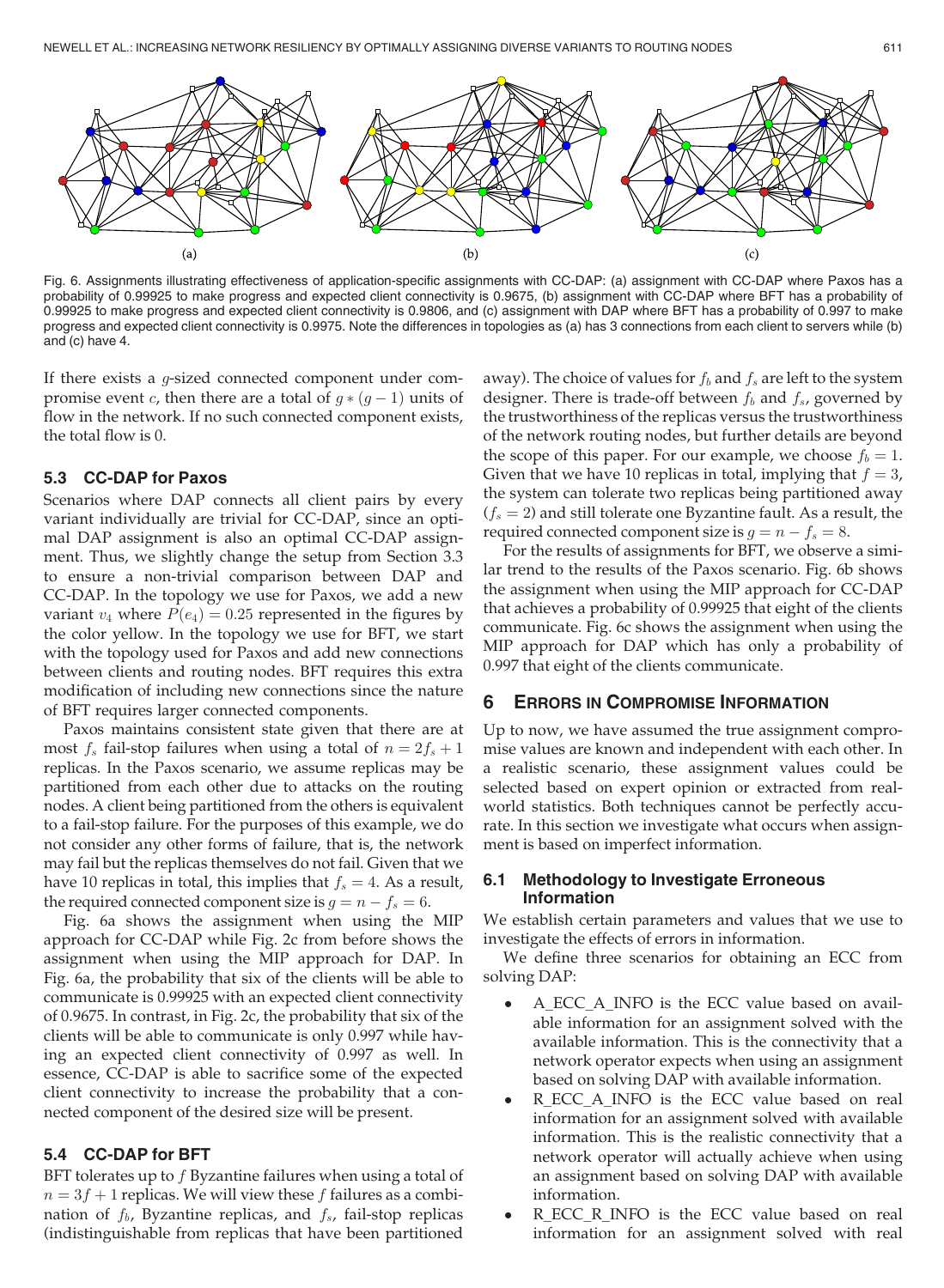

Fig. 7. (a) Depiction of the difference between independence on the left ( $\alpha = 0$ ) and full dependence on the right ( $\alpha = 1$ ), (b) error values with a discrepancy between real and available information in  $\Delta_2$ , and (c) error values with a discrepancy between real and available information in  $\alpha$ .

information. This is the connectivity that could have been achieved if the network operator had perfect information.

We consider two types of discrepancies between available and real information. First, some compromise events have inaccurate values, that is,  $P'(e_i) = P(e_i) + \Delta_i$  where P' is the available probability distribution. P is the actual probability available probability distribution,  $P$  is the actual probability distribution, and  $\Delta_i$  is the error for a particular compromise event. Second, the compromise events are not fully independent, that is,  $P'(E) = (1 - \alpha) * P(E) + \alpha * D(E)$  where E is a<br>set of compromise events  $D(.)$  is the probability distribution set of compromise events,  $D(\cdot)$  is the probability distribution if there is complete dependence among the events, and  $\alpha$  is a parameter determining how correlated the variants actually are ( $\alpha = 0$  is complete independence while  $\alpha = 1$  is the most extreme dependence). We illustrate the independent and full dependence scenarios with Venn diagrams in Fig. 7a.

With a discrepancy between the available and real ormation and letting  $x = A\_ECC\_A\_INFO$ ,  $y =$ information and letting  $x = A\_ECC.A\_INFO$ ,  $y = R\_ECC A\_INFO$  and  $z = R\_ECC R\_INFO$  we observe the R\_ECC\_A\_INFO, and  $z =$  R\_ECC\_R\_INFO we observe the following two types of errors following two types of errors.

- CONFIDENCE ERROR  $=\frac{|x-y|}{y}$  is the error in how<br>confident a network operator is with the created confident a network operator is with the created assignment.
- CONNECTIVITY ERROR  $=\frac{|y-z|}{z}$  is the error in how<br>much worse an assignment based on available informuch worse an assignment based on available information is versus an assignment based on the real information.

#### 6.2 Error Analysis on Random Topologies

We show the effect of a discrepancy in the compromise probability of a single variant. Then, we show the effect of discrepancy in the assumption of complete independence among variants. We use random topologies with similar settings to the random topologies in Section 4.4. Each topology had five clients and three variants with compromise probabilities  $P(e_1) = 0.1, P(e_2) = 0.15, P(e_3) = 0.2$ . In that section we showed results when varying density and number of nodes. For varying density we fixed the number of nodes at 25, and for varying the number of nodes we fixed the density at 6. These values were chosen as these parameters produced interesting topologies, that is, the topologies were connected but not too connected that assignment was trivial. Thus, in this section we fix the number of nodes to 25 and density to 6 for interesting topologies to investigate the effects on assignment when there are discrepancies between available and real information.

Fig. 7b shows the CONFIDENCE\_ERROR and CON-NECTIVITY\_ERROR when the  $P(e_2)$  used for assignment is different from the real  $P(e_2)$ . We show the errors when the available information has a compromise probability greater than the actual compromise probability  $(\Delta_2 < 0)$  and less than the actual compromise probability ( $\Delta_2 > 0$ ). We see the greatest errors (for both types) when  $P(e_2)$  is believed to be a weaker variant than it truly is, that is,  $\Delta_2 < 0$  this is due to the assignment algorithm preferring to select  $v_3$  over  $v_2$ when forced to make a choice between these two. We observe little errors when  $\Delta_2 > 0$  which is the case that the available information indicates  $v_2$  is a stronger variant than it actually is. This is due to the random topologies having many client pairs that can be connected by two paths, so it is not so detrimental for the assignment to prefer  $v_1$  over  $v_2$ . There is some error which indicates that the preference of  $v_2$ over  $v_1$  is slightly detrimental.

Fig. 7c shows the errors when the assignment selected is based on the assumption of complete independence. We note in this case that  $R \text{ECC-A}$  INFO =  $R \text{ECC}$  R INFO, since the assignments are actually the same despite the change in independence information, and thus CONNECTI-VITY ERROR is always equal to zero in this case. However, CONFIDENCE\_ERROR is nonzero since any connectivity believed to be found by a network operator is less than the realistic connectivity since dependence among variants is detrimental to diversity. We see that this error increases linearly with  $\alpha$ , the parameter controlling dependence.

## 7 RELATED WORK

Diversity assignment. The work most similar to ours considers diversity assignment over nodes of a distributed system [22], but the goal of that work is to prevent the spread of malware. In contrast, we assume that if a node of some variant is compromised, then all nodes of that variant are also compromised, as the attacker is not restricted to only using links within the network. When using diversity to prevent the spread of malware, the computation problem in [22] is different from ours as they intend to minimize the number of links which contain two nodes of the same variant. Thus, their underlying optimization problem for variant assignment is a version of the classic graph coloring algorithm. This problem is NP-hard, so their work also explores a heuristic solution which can scale to large networks.

Fault-tolerant topology construction. Existing work has introduced the concept of the fault-diameter of a graph,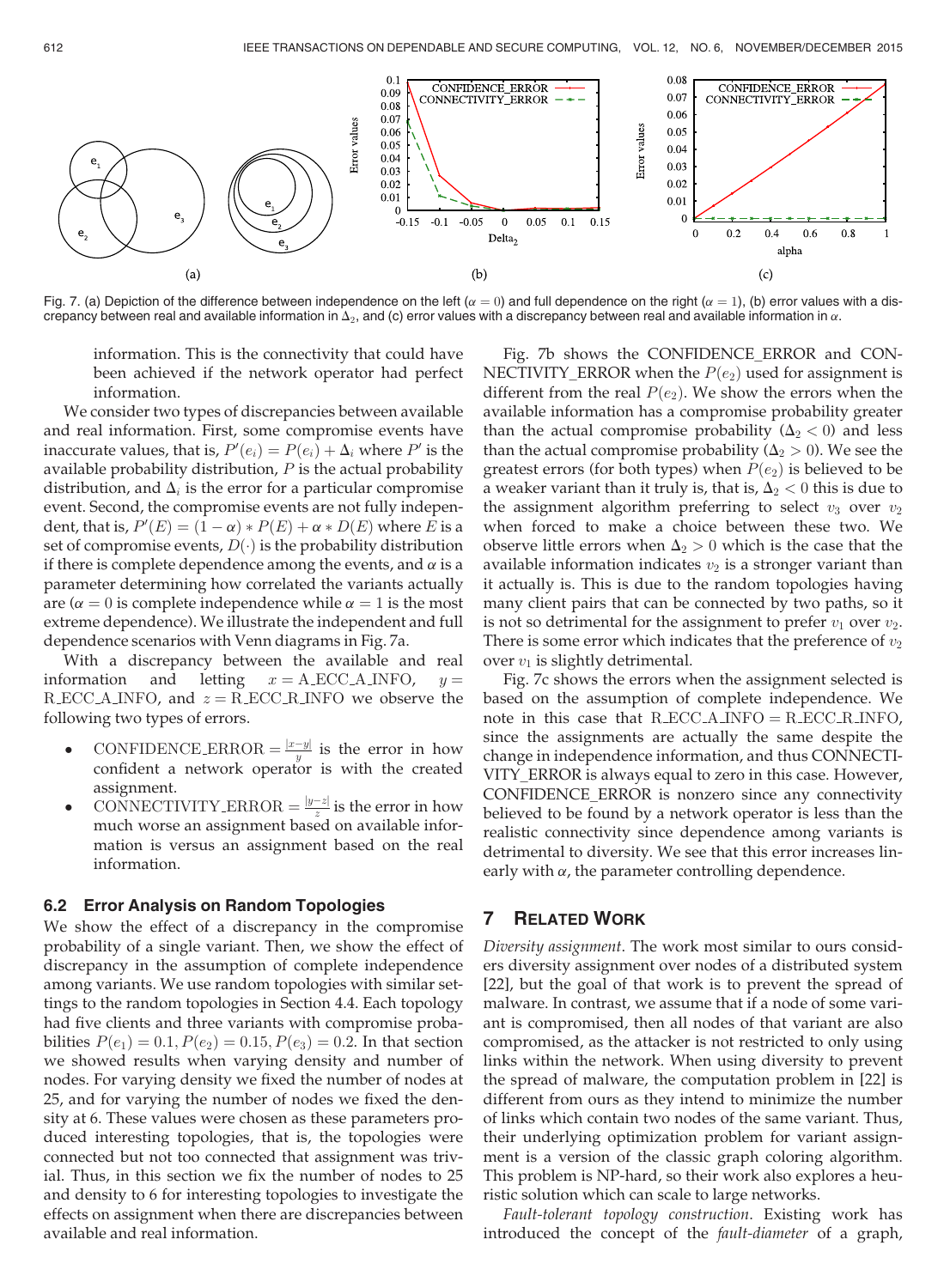which is a metric that bounds the diameter of a graph given that a bounded number of nodes may fail [23], [24], [25], [26]. For a network topology, this means that if the number of failures is bounded, then the maximum number of hops between any two correct nodes will not exceed the fault diameter. This translates to acceptable latency and overhead even in the worst case. Work in this area has considered various ways to create graphs with good fault-diameters, but these methods only consider unweighted graphs where edges are possible between any pair of nodes. In our work, we assume the topology is chosen ahead of time and fixed to ensure good link quality, and we do not need to add edges for our technique.

In wireless contexts, work has studied the allocation of energy among nodes in a wireless adhoc network to ensure high connectivity even when some bounded number of nodes fail [27], [28], [29]. The work assumes that node positions are fixed and an amount of energy can be assigned to each node. Higher energy at a node implies a larger transmission range and more possible connections for that node. The optimization problem is to find a power assignment to nodes which minimizes the global power consumption while ensuring connectivity among correct nodes given a bounded number of nodes can fail. This optimization problem is studied in detail, providing a MIP and exploring various approximation techniques.

Wireless Sensor Network (WSN) key distribution. Wireless sensor networks consist of resource constrained devices which sense physical phenomena and deliver this information over a wireless newtork to a base station. In this context, PKI and full pair-wise key initialization are prohibitive due to the limitations of sensors. Thus, various work proposes special key distributions, where secret information is shared among more than a single pair of nodes [30], [31], [32], [33], [34]. This has similarities to diversity assignment as the physical capture of a single node allows an attacker to utilize the secret information on that node to attack links of other nodes which share similar secret information. Our work does fundamentally differ as we perform diversity assignment with the complete topology information to maximize a resiliency metric while WSN key distribution work focuses on assigning initial secret information to nodes to maximize the potential of many links are secure. With the potential for many secure links, a random wireless topology can be created and have certain resiliency properties.

Path diversity. Other work has studied the possible geographically diverse paths of real-world topologies [35]. The assumptions of this work are that problems on today's Internet are correlated geographically, so having multiple paths which contain nodes that are geographically diverse will result in higher reliability, i.e., reduced probability of lost packets. The main contributions of this work are defining the metric of geographic diversity for a graph and analyzing this value for realistic graphs. No assignment problem exists in this context as diversity is fixed by geographic location.

## 8 CONCLUSION

This work illustrates the resiliency benefits gained when shifting from homogeneous networks with potential vulnerabilities shared across all routing nodes to networks that leverage optimally-assigned diversity. We summarize our key findings. First, randomly assigning diversity to a realistic network has surprisingly poor results, which motivated the need to formulate and solve the Diversity Assignment Problem (DAP). Second, we propose an algorithm that solves DAP optimally, and show the results on medium-sized random networks as well as a realistic network. Third, we propose an algorithm that approximates the optimal solution, scaling well to large networks, and show that on random networks, the resulting resiliency is close to that of the optimal solution. Fourth, we show how to optimize for the specific resiliency needs of an application running on the network. We applied this to Paxos and BFT, finding that the probability of making progress can be significantly increased. Lastly, as it is difficult to exactly estimate compromise probabilities we showed how discrepancies between compromise probabilities used for assignment and the real compromise probabilities affect assignment and resilience.

### ACKNOWLEDGMENTS

This work was supported in part by US Defense Advanced Research Projects Agency (DARPA) grant N660001-1-2- 4014. Its contents are solely the responsibility of the authors and do not represent the official view of DARPA or the Department of Defense. Andrew Newell is the corresponding author of this paper.

## **REFERENCES**

- [1] M. Garcia, A. Bessani, I. Gashi, N. Neves, and R. Obelheiro, "OS diversity for intrusion tolerance: Myth or reality?" in Proc. IEEE/ IFIP 41st Int. Conf. Dependable Syst. Netw., 2011, pp. 383–394.
- [2] B. Cox, D. Evans, A. Filipi, J. Rowanhill, W. Hu, J. Davidson, J. Knight, A. Nguyen-Tuong, and J. Hiser, N-Variant sysztems: A Secretless Framework for Security Through Diversity. Defense Technical Information Center, Ft. Belvoir, VA, USA, 2006.
- [3] I. Gashi, P. Popov, and L. Strigini, "Fault tolerance via diversity for off-the-shelf products: A study with sql database servers," IEEE Trans. Dependable Secure Comput., vol. 4, no. 4, pp. 280–294, Sep./Oct. 2007.
- [4] Y. Deswarte, K. Kanoun, and J. Laprie, "Diversity against accidental and deliberate faults," in Proc. Comput. Secur., Dependability Assur.: From Needs to Solut., 1998, pp. 171–181.
- [5] (2012). LTN global communications [Online]. Available: http:// www.ltnglobal.com/
- [6] L. Lamport, "The part-time parliament," ACM Trans. Comput. Syst., vol. 16, no. 2, pp. 133–169, 1998.
- [7] M. Castro and B. Liskov, "Practical byzantine fault tolerance," presented at the 3rd Symp. Operating Syst. Des. Implementation, New Orleans, LA, USA, 1999.
- [8] A. Schrijver, Theory of Linear and Integer Programming. New York, NY, USA: Wiley, 1998.
- [9] A. Newell, D. Obenshain, T. Tantillo, C. Nita-Rotaru, and Y. Amir, "Increasing network resiliency by optimally assigning diverse variants to routing nodes," in Proc. 43rd Annu. IEEE/IFIP Int. Conf. Dependable Syst. Netw., 2013, pp. 1–12.
- [10] A. Newell, D. Obenshain, T. Tantillo, C. Nita-Rotaru, and Y. Amir. (2013). Increasing network resiliency by optimally assigning diverse variants to routing nodes, Johns Hopkins Univ., Tech. Rep. CNDS-2013-1 [Online]. Available: http://dsn.jhu.edu/pub/ papers/cnds-2013-1.pdf
- [11] S. Jaggi, M. Langberg, S. Katti, T. Ho, D. Katabi, and M. Médard, "Resilient network coding in the presence of byzantine adversaries," in Proc. IEEE 26th Int. Conf. Comput. Commun., 2007, pp. 616–624.
- [12] B. Awerbuch, R. Curtmola, D. Holmer, C. Nita-Rotaru, and H. Rubens, "ODSBR: An on-demand secure byzantine resilient routing protocol for wireless ad hoc networks," ACM Trans. Inform. Syst. Secur., vol. 10, no. 4, p. 6, 2008.